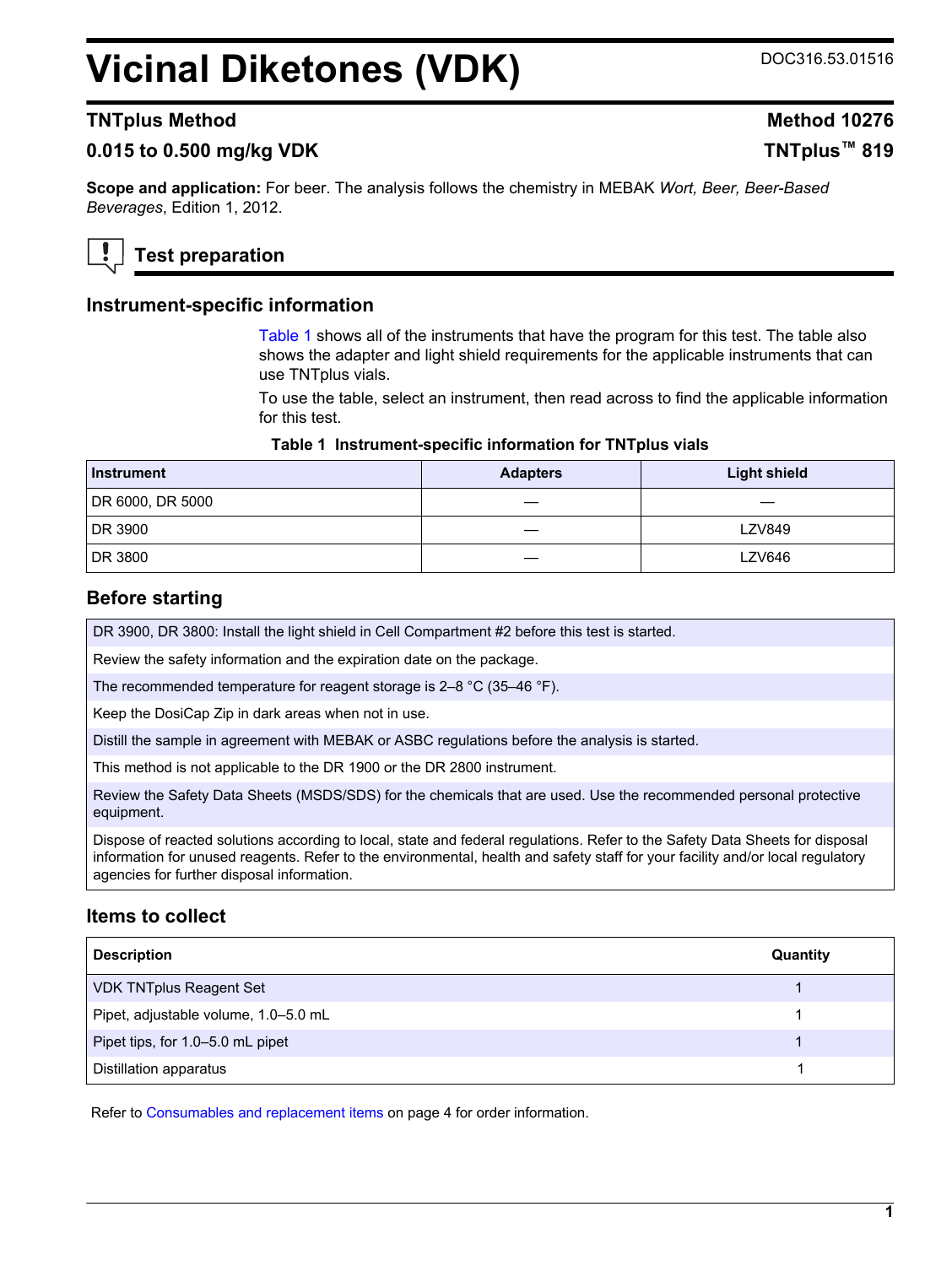# **Sample collection**

- Collect samples in clean glass bottles.
- Analyze the samples as soon as possible for best results.

# **Distillation**



**1.** Use MEBAK or ASBC analysis methods to distill 100 g of uncarbonated beer to 25 mL of sample distillate. Use the sample distillate in the test procedure.

# **Test procedure**





**2.** Tighten the DosiCap Zip

on the vial.

**1.** Use a pipet to add 4.0 mL of distillate to the test vial.



**5.** Insert the vial into the cell holder. The instrument reads the barcode and shows E1 on the display. The instrument zero is set.



**6.** Carefully remove the lid from the DosiCap™ Zip cap. Remove the cap from the test vial.



**3.** Shake vigorously 10 times to mix.







**7.** Turn the DosiCap Zip over so that the reagent side goes on the test vial. Tighten the cap on the vial.



**8.** Shake the vial vigorously to dissolve the reagent in the cap.

Look through the open end of the DosiCap to make sure that the reagent has dissolved.



**2** Vicinal Diketones (VDK), TNTplus Method (0.500 mg/kg)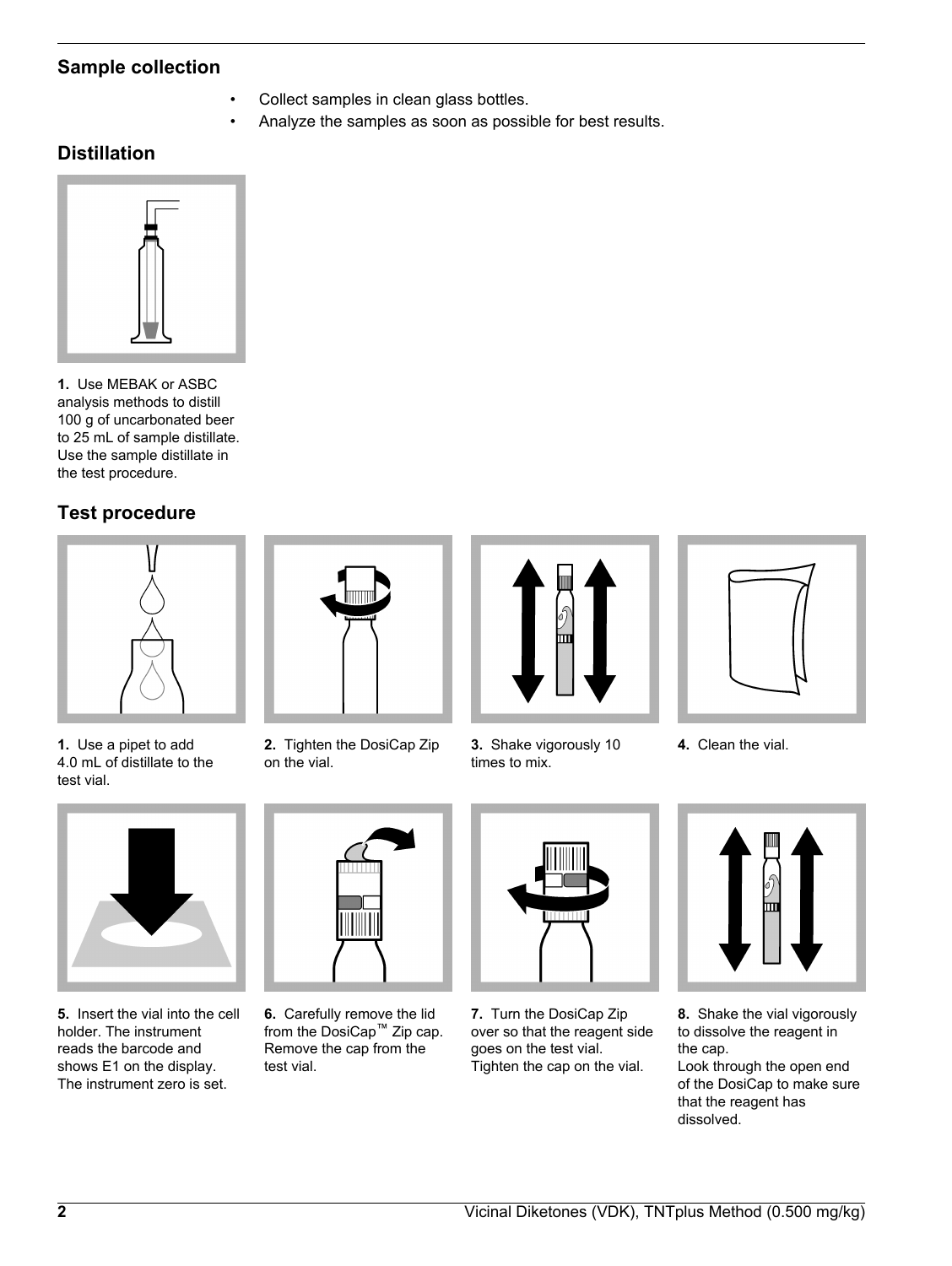



**9.** Start the reaction time of 5 minutes.

**10.** When the timer expires, clean the vial.



**11.** Insert the vial into the cell holder. Results show in mg/kg VDK.

# **Accuracy check**

#### **Standard solution method**

Use the standard solution method to validate the test procedure, the reagents and the instrument.

*Note: The distillation procedure is not necessary for the check standards because the standards are already VDK and not beer. Since the standards are not distilled, the concentration of the check standard is 25% of the nominal concentration. During the distillation procedure 100 mL of beer is distilled down to 25 mL, which makes the distillate four times more concentrated. Thus, to prepare a 0.5-mg/kg standard, it is necessary to prepare a 2.0-mg/kg standard to have the check standard read 0.5-mg/kg with the stored program.*

Items to collect:

- 2,3-Butanedione, 99% solution
- 250-mL volumetric flask, Class A
- Pipet, adjustable volume, 100–1000 µL and pipet tip
- Pipet, adjustable volume, 1.0–5.0 mL and pipet tip
- Deionized water
- **1.** Prepare a 500-mg/kg VDK<sup>1</sup> stock solution as follows:
	- **a.** Use a pipet to add 126 µL of 2,3-Butanedione solution into the volumetric flask.
	- **b.** Dilute to the mark with deionized water. Mix well. Keep the solution in an amber bottle in the refrigerator.
- **2.** Prepare a 0.5-mg/kg VDK<sup>2</sup> standard solution as follows:
	- **a.** Use a pipet to add 1 mL of the 500-mg/kg VDK stock solution into a 250-mL volumetric flask.
	- **b.** Dilute to the mark with deionized water. Mix well. Prepare this solution weekly.
- **3.** Use the test procedure to measure the concentration of the prepared standard solution.
- **4.** Compare the expected result to the actual result.

## **Summary of method**

The vicinal diketones diacetyl (2,3-Butanedione) and 2,3-Pentanedione that are formed by the yeast metabolism react with o-Phenylenediamine (OPD) to form 2,3- Dimethylquinoxaline, which is measured photometrically at 335 nm.

<sup>1</sup> This solution is a 500-mg/kg VDK standard.

 $2$  This standard is a nominal 2.0-mg/kg standard. Refer to the note above.